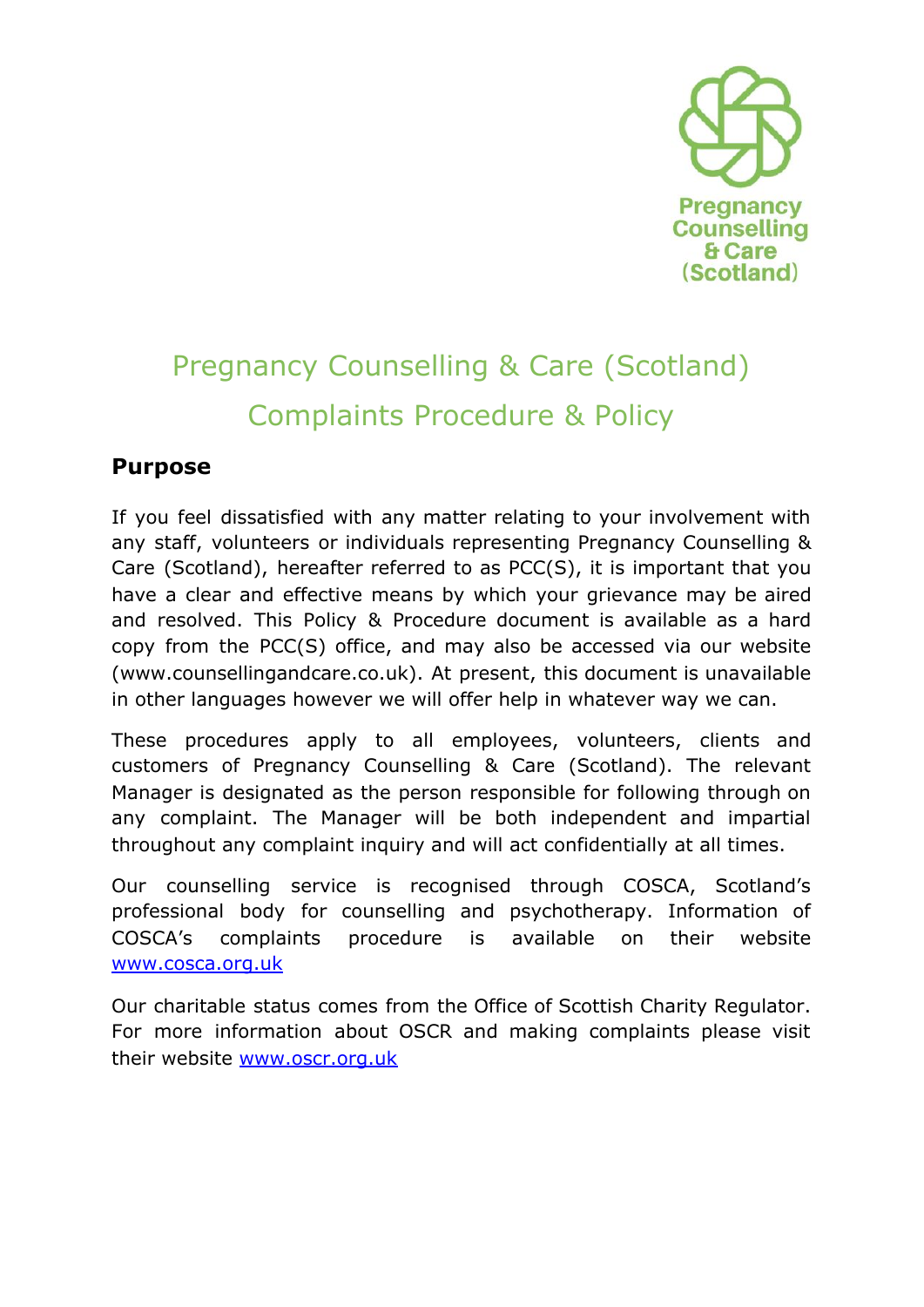### **Procedure**

#### **Informal complaint**

In the first instance you should raise your complaint with the member of staff concerned or the Manager. It may be possible to resolve the issue through informal discussion. If the complaint is about your line manager, then speak informally to the Board Member responsible for Human Resources. If you are unable to speak to either person directly, please telephone, email or write informally.

PPC(S) Head Office

24a Haddington Place

Edinburgh

EH7 4AF

Manager – Juulia Karlstedt

PCC(S) Leith Charity Shop 28 Great Junction Street

Edinburgh

EH6 5LA

Manager – Sarah Brown

Please send mail for the board to the PCC(S) Head Office marked clearly for board attention.

## **Formal complaint**

If informal discussion is unsatisfactory, you should put your complaint in writing to the relevant Manager or the HR Board Member, as appropriate. Please fully explain the nature and extent of your grievance. You will receive a written acknowledgement of your letter within seven days.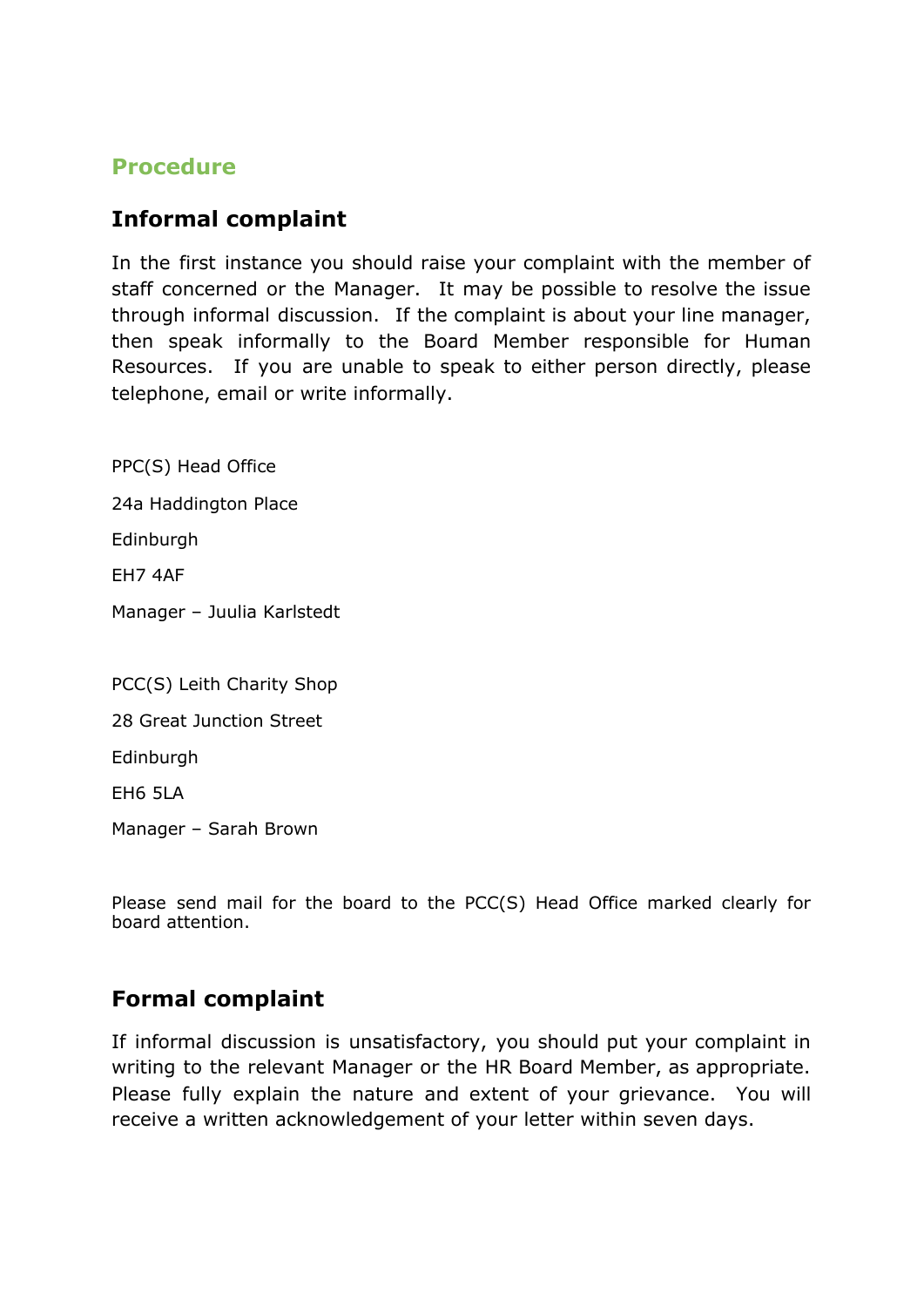Assistance is available from the PCC(S) Office to enable any complainant to fully understand the complaints procedure. The staff can also help any complainant who has difficulty in completing a written complaint. Further assistance may be required from an external support group (eg. Citizens Advice) and information on how to contact groups will be offered.

PCC(S) will accept any complaint made by a defined third party and/or representative. All parties involved in the complaint can, where relevant, declare a conflict of interest to the Manager or Board Member. Should the conflict exist with the board's ability to remain impartial, the complaint will be passed onto an independent and impartial person with relevant experience. Any anonymous complaint will be appropriately logged by the Manager, and raised at the next Board Meeting for any further action.

# **What will happen?**

Permission will be sought from the complainant to share information with those involved in reviewing a complaint. If permission is not provide, the complaint may move ahead as an anonymous complain with no identifiable information about the complainant being presented. The complaint will be firstly investigated thoroughly and fairly by the office manager or by a member of the board should a conflict of interest exist. The parties involved will be notified that they can attend the complaints panel individually, not together, to present any supporting evidence. They can be accompanied, but not represented, by a supporting person. All evidence will be heard separately, and not together, from both parties concerned. As far as possible the complaint will be dealt with in confidence and information shared only with those involved. However, if there are concerns about the wellbeing of a party involved, knowledge of illegal activities, or issues that require advice from external parties this confidentiality may need to be broken. Where ever possible the parties involved will be informed before this is done. A report will be produced which will be passed to a sub-group of the Board of Trustees of at least three members including the HR Member to decide if there is enough corroborating evidence to support the complaint . The sub-group will decide if they approve the report. Once approved, a letter will be sent to both parties stating the outcome. If required, an outcome report will also be submitted to COSCA. The process should be completed wherever possible within 28 working days of receipt of the written complaint. Where necessary, the PCC(S) Disciplinary Rules and Procedures will be implemented. Actions taken in accordance with the Disciplinary Rules and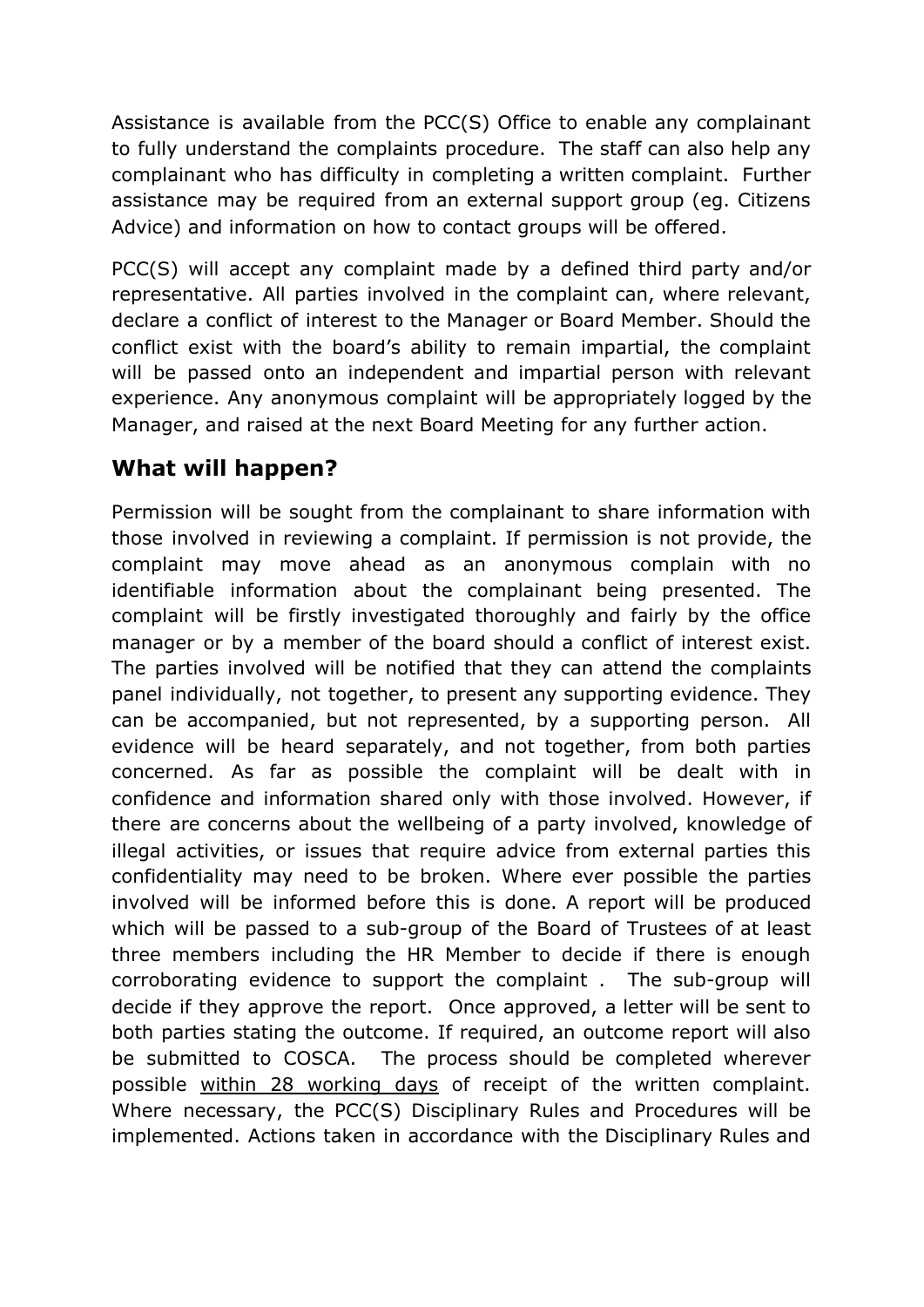Procedures may include further training for those involved, a formal written apology or termination of work or volunteering contract.

If the individual named in the complaint is no longer affiliated with PCC(S), an investigation will still be carried out for organisational learning and to determine if any further steps are required. If appropriate, the former staff or volunteer member may be given the opportunity to represent themselves. The outcome of any counselling service related complains will be reported to COSCA even if the individual in question is no longer with PCC(S) and COSCA may investigate under the system for dealing with information about members.

During this time the complainant will be regularly updated by email or telephone as to the progress of the inquiry. Should the complainant or party complained against wish to attend the sub-group meeting of the Board, they may do so, and be accompanied by and/or represented by a supportive person of their choice. Should any legal action (pending or intended) begin during this process, the Manager can halt the complaints procedure until such legal process is complete. The process can be paused for a reasonable length of time to allow for external circumstances such as holidays and sickness. However the complaint can only be fully discontinued if; the complainant fails or refuses to participate in the investigation, or chooses to withdraw their complaint. In these instances both the complainant and the other party involved will be informed.

A complaint must be received by email or letter within six months of the initial grievance.

If during the investigation of the complaint, the committee becomes concerned the complaint is vexatious and or malicious in nature, the complaints and grievances policy will still be follow. However, the committee may choose to limit the scope of the complaint to what is reasonable and relevant to the complaint itself. If there is evidence that a staff member or volunteer is making vexatious or malicious use of the complaints and grievances policy, the matter will be investigated under the PCC(S) Disciplinary policy. In both of the above instances, guidance will be sought from appropriate external agencies including ACAS and COSCA.

# **Appeal**

An appeal may be requested and granted if you are not satisfied with how the original investigation was managed or if new evidence is cited. An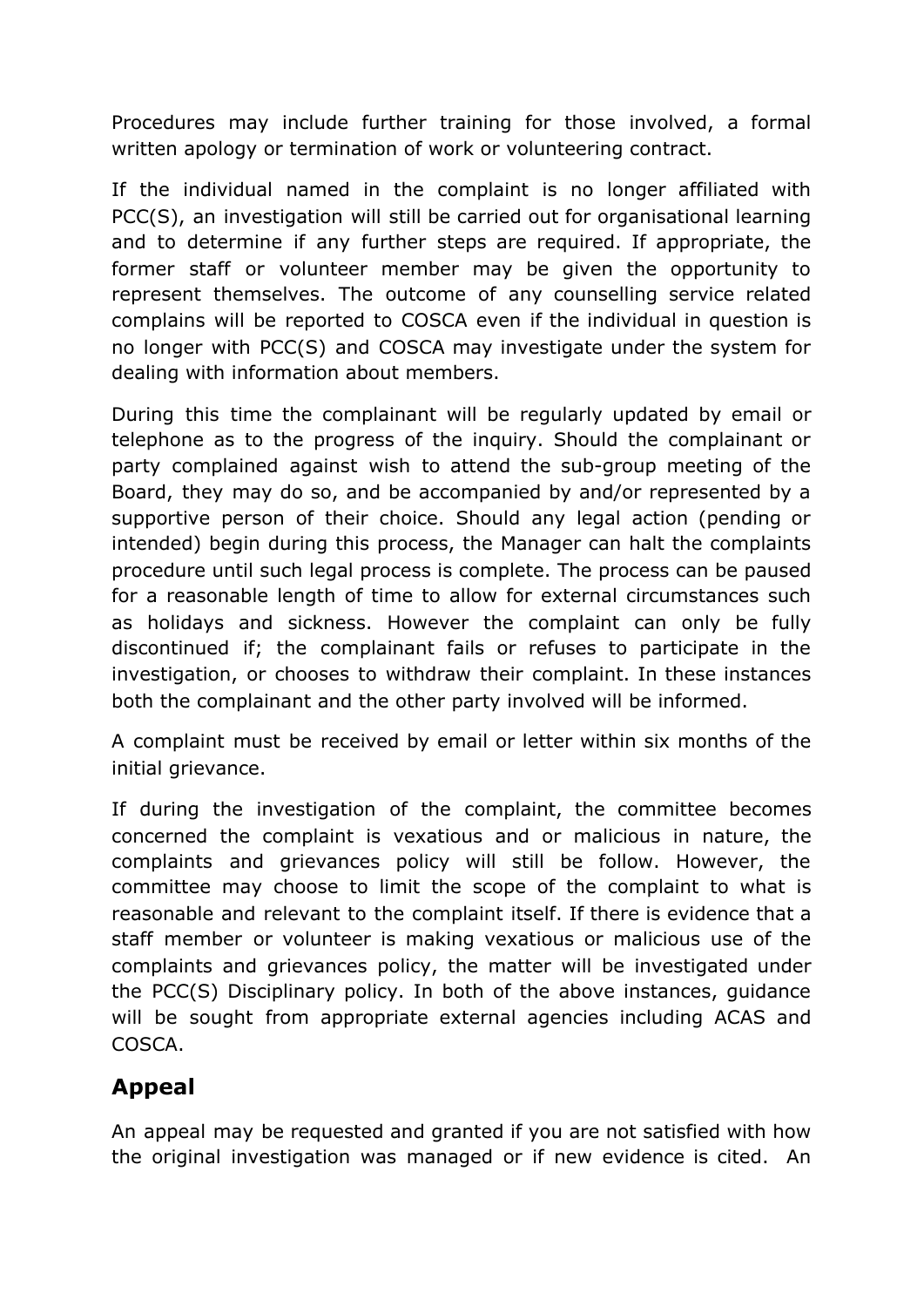appeal must be requested within six months of the original findings report in writing to the HR Board member. You will receive a written acknowledgement of your letter within seven days. The appeal would take place at a hearing in front of a new sub-section of the board who did not review the original complaint within 4 weeks of our request for an appeal.

If you are unsatisfied with the way your complaint was dealt with you can escalate it beyond our Board of Directors. This process involves COSCA or the Office of Scottish Charity Regulator and is only possible once all avenues of consultation have been exhausted.

**For counselling clients** you can submit a complaint directly to COSCA, the professional organisation for counselling in Scotland. This can be done up to one month after PCC(S) complaints procedures have been exhausted. The COSCA Complaints Procedure can be viewed from their website at [www.cosca.org.uk](http://www.cosca.org.uk/). COSCA will on receipt of a complaint verify with PCC(S) what procedures have been followed to deal with the complaint already.

All COSCA Organisation Members are now required to submit to COSCA the Final Report at the conclusion of their complaints proceedings related to counselling and psychotherapy, and notify COSCA of any sanctions applied to individual members of COSCA working for them. COSCA will consider taking appropriate action on receipt of notifications about sanctions. PCC(S) will submit this report within one month of the end of internal processes in writing to COSCA.

It is the responsibility of the office manager to keep all parties informed of any changes to sanctions and monitor adherence.

COSCA (Counselling & Psychotherapy in Scotland) 16 Melville Terrace Stirling FK8 2NE

Telephone: 01786 475140

**For other complaints** you can submit a complaint to OSCR, the Scottish Charity Regulator. You can find their complaints procedure on their website [www.oscr.org.uk](http://www.oscr.org.uk/)

**OSCR** Quadrant House 9 Riverside Drive